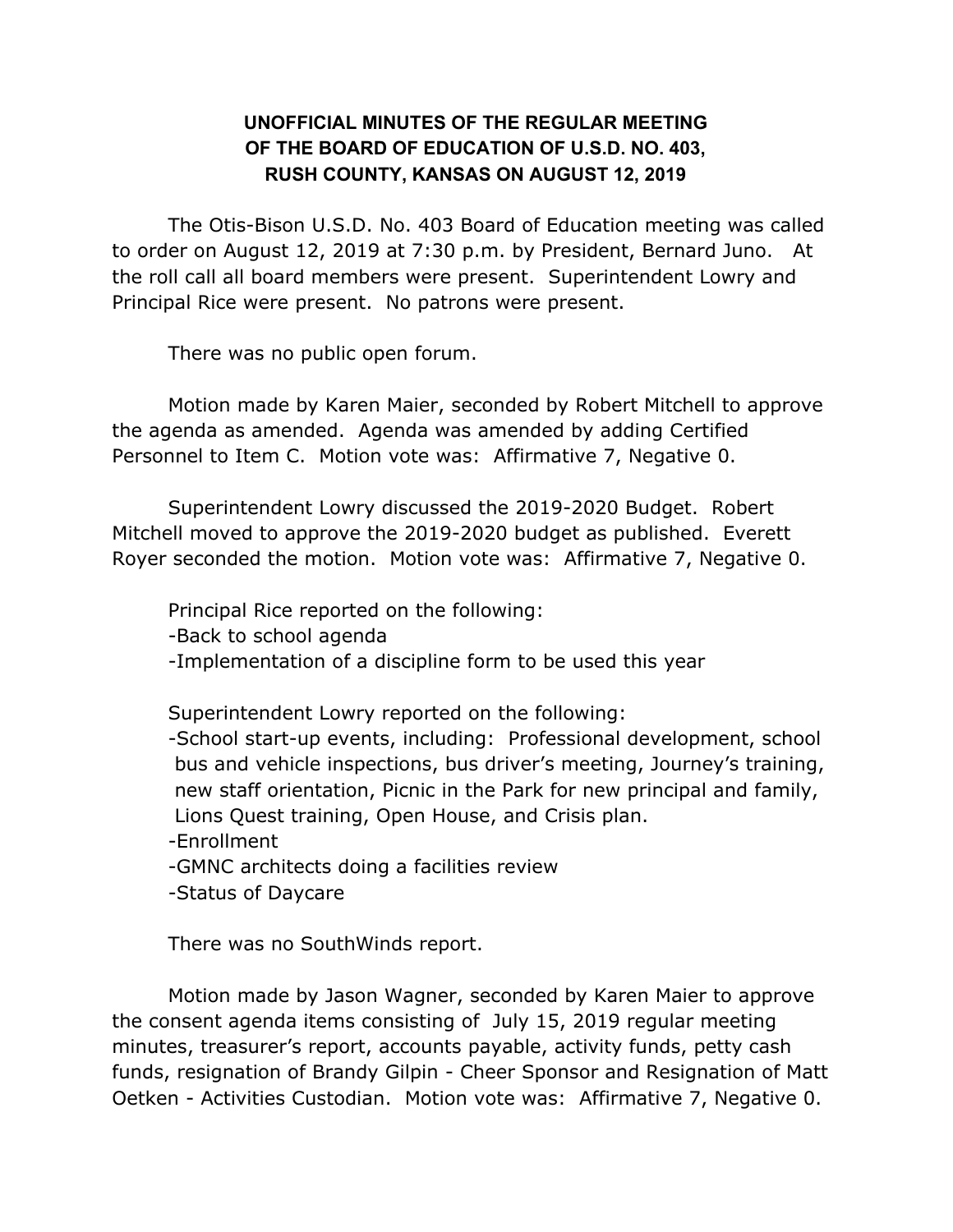Pam Welsh moved, seconded by Gary Yost to approve the Out-of-District Applications for Zaylee Rice, Elin Rice, Nevaeh Rice, Reed Scheib, Addison Little, Cheyenne Vap, Phillip Peteler, Deacon Georg, Libby Georg and Drake Cheney. Motion vote was: Affirmative 7, Negative 0.

Motion made by Everett Royer, seconded by Pam Welsh, to approve second reading of Board Policies CGK, CM, CN, CNA, EBBE, GAA, GAAA, GAAB, GACE, GACC, GACCA, GACE, GAE, GAG, GAHB, GAOE, GBH, GBN, GBRD, GBRH, IFC, IJ and JBC. Motion vote was: Affirmative 7, Negative 0.

Bernard Juno moved, seconded by Robert Mitchell, to go into executive session with the board, Superintendent Lowry and Principal Rice to discuss Supplemental Contract, Classified Personnel and Certified Personnel, pursuant to the non-elected personnel exception under the Kansas Open Meetings Act, and that we return to open meeting in the boardroom at 8:31 p.m. Motion vote was: Affirmative 7, Negative 0.

The meeting was resumed at 8:31 p.m.

Motion made by Everett Royer, seconded by Jason Wagner to approve the updated supplemental contract list as presented. Motion vote was: Affirmative 7, Negative 0.

Karen Maier moved, seconded by Pam Welsh, to accept the resignation of Stan Ewy for Jr. High Head Football Coach for the 2019 season. Motion vote was: Affirmative 7, Negative 0.

Gary Yost moved to approve a full-time bus driving route, activity bus driving route, athletic custodian and bison custodian contract to Lisa Welty. Motion seconded by Robert Mitchell. Motion vote was: Affirmative 7, Negative 0.

Motion made by Jason Wagner, seconded by Pam Welsh, to approve a contract to Kori Mitchell for five (5) hours H.S. Custodian and three (3) hours Daycare Assistant. Motion vote was: Affirmative 7, Negative 0.

Everett Royer moved, seconded by Karen Maier, to offer a contract to Bonnie Smith as Board Clerk. Motion vote was: Affirmative 7, Negative 0.